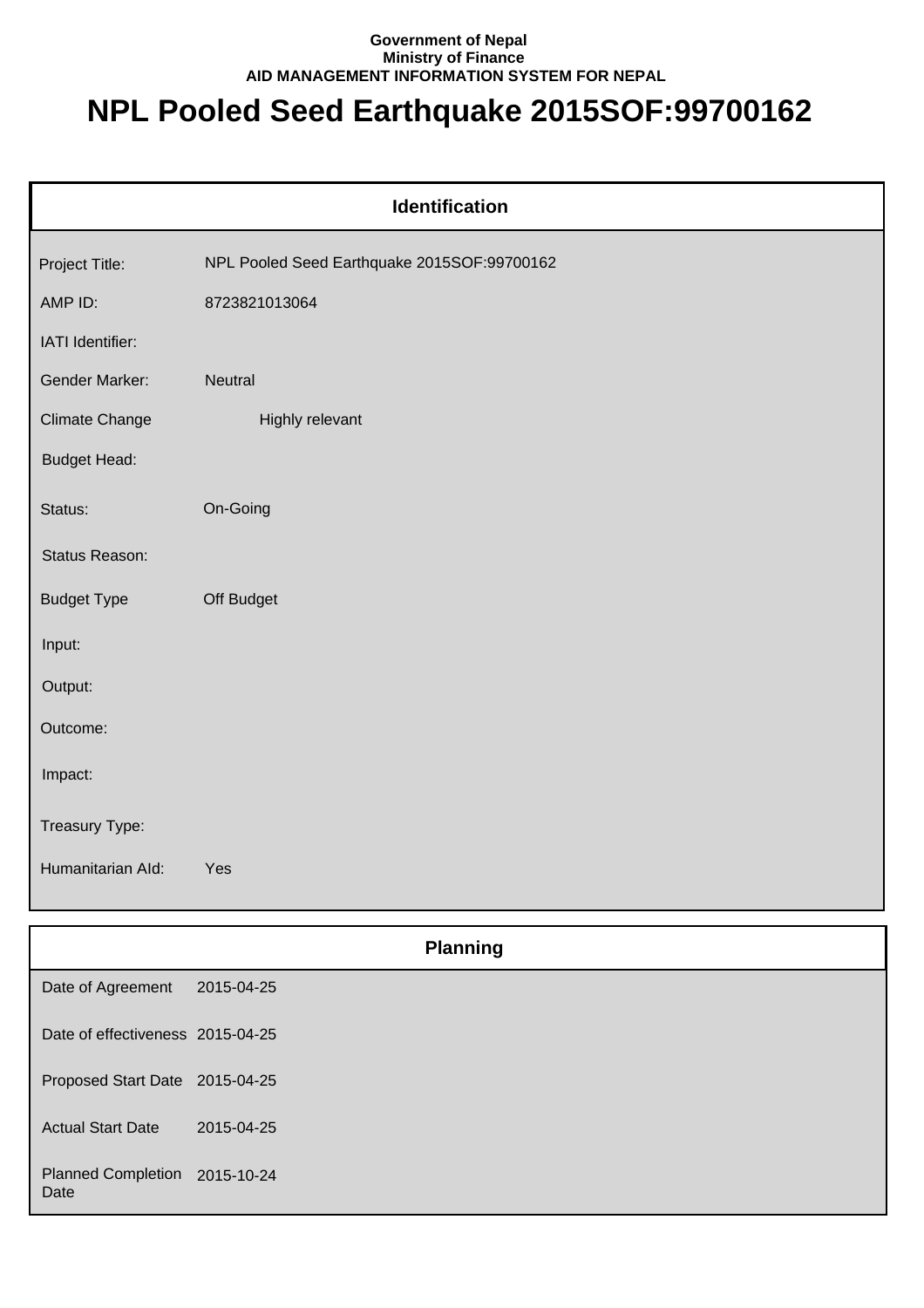| Location                 |            |
|--------------------------|------------|
| Location                 | Percentage |
| Central (Madhyamanchal)  | 60.0%      |
| Western (Pashchimanchal) | 40.0%      |

| <b>Sector</b>                                 |            |
|-----------------------------------------------|------------|
| Sector                                        | Percentage |
| Nepal Sector Classification OTHERS - SOCIAL 0 | 100.0%     |

| <b>Implementing/Executing Agency</b> |        |  |
|--------------------------------------|--------|--|
| Donor                                |        |  |
| Save the Children                    | 0.0%   |  |
| <b>Responsible Organization</b>      |        |  |
| Ministry of Peace & Reconstruction   | 100.0% |  |
| <b>Executing Agency</b>              |        |  |
| Save the Children                    | 100.0% |  |
| <b>Implementing Agency</b>           |        |  |
| Save the Children                    | 100.0% |  |

| <b>Funding</b>                     |                       |                    |                               |            |                     |
|------------------------------------|-----------------------|--------------------|-------------------------------|------------|---------------------|
| Transaction<br>Date                | Type of<br>Assistance | Mode of<br>Payment | Post Earthquake<br>Assistance | Commitment | <b>Disbursement</b> |
| <b>Save the Children</b>           |                       |                    |                               |            |                     |
| <b>Actual</b>                      |                       |                    |                               |            |                     |
| <b>UNDISBURSED BALANCE</b><br>null |                       |                    |                               |            |                     |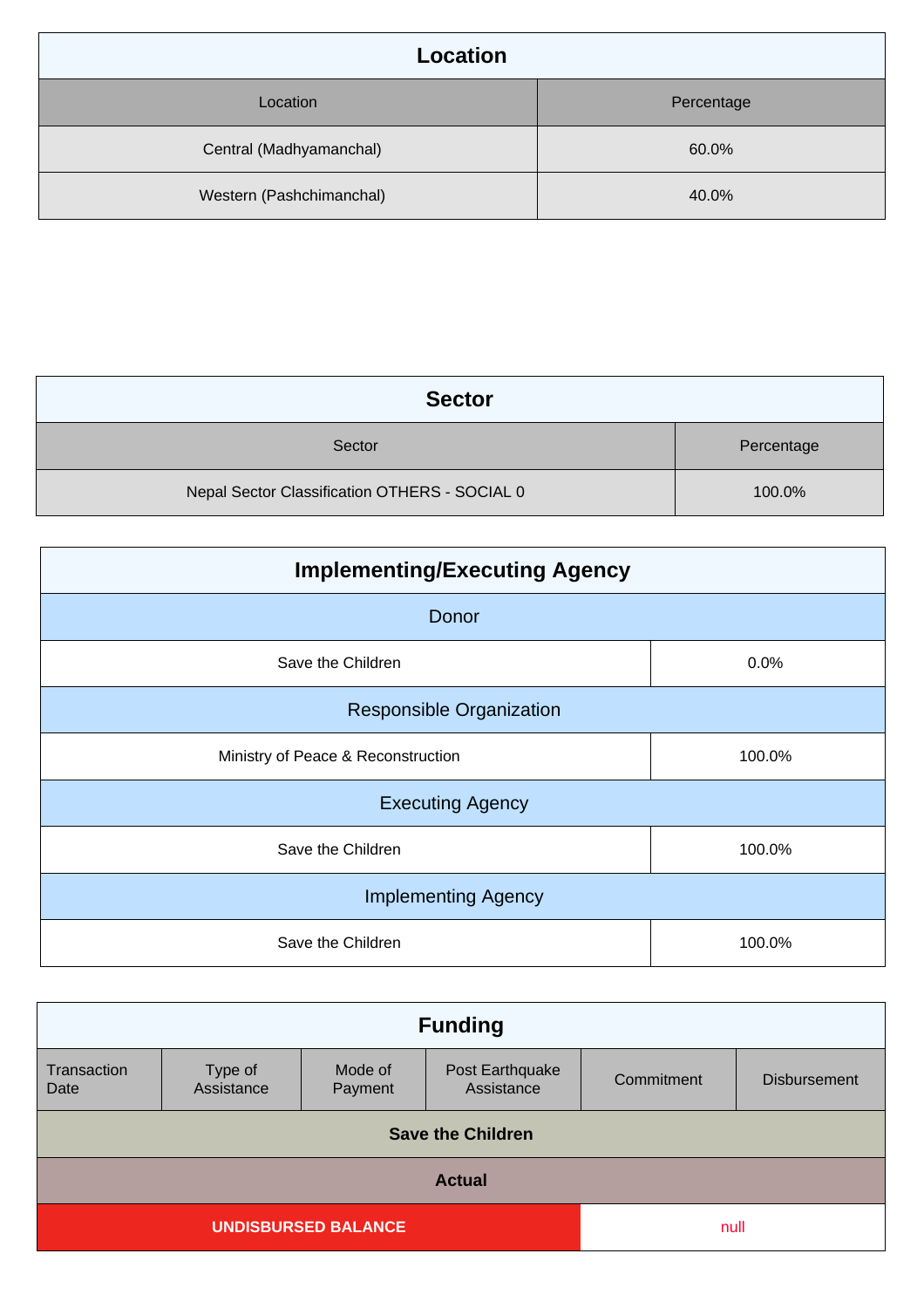| Transaction<br>Date        | Type of<br>Assistance | Mode of<br>Payment    | Post Earthquake<br>Assistance | Commitment | <b>Disbursement</b> |
|----------------------------|-----------------------|-----------------------|-------------------------------|------------|---------------------|
| 6/30/2015                  | <b>Grant Aid</b>      | <b>Direct Payment</b> | Yes                           |            | 149,543             |
| 12/31/2015                 | <b>Grant Aid</b>      | <b>Direct Payment</b> | Yes                           | 930,607    | 788,014             |
| <b>Total</b>               |                       |                       | 930,607                       | 937,557    |                     |
| Total (Save the Children)  |                       |                       | 930,607                       | 937,557    |                     |
| <b>UNDISBURSED BALANCE</b> |                       |                       | $-6,950$                      |            |                     |

| <b>Progress Achieved</b>       |
|--------------------------------|
| Progress Achieved:             |
| Key Problems:                  |
| Steps Taken to Solve Problems: |

| <b>Funding Information</b>        |              |  |
|-----------------------------------|--------------|--|
| <b>Total Actual Commitment</b>    | 930,607      |  |
| <b>Total Planned Commitment</b>   | $\mathbf 0$  |  |
| <b>Total Actual Disbursement</b>  | 937,557      |  |
| <b>Total Planned Disbursement</b> | $\mathbf{0}$ |  |